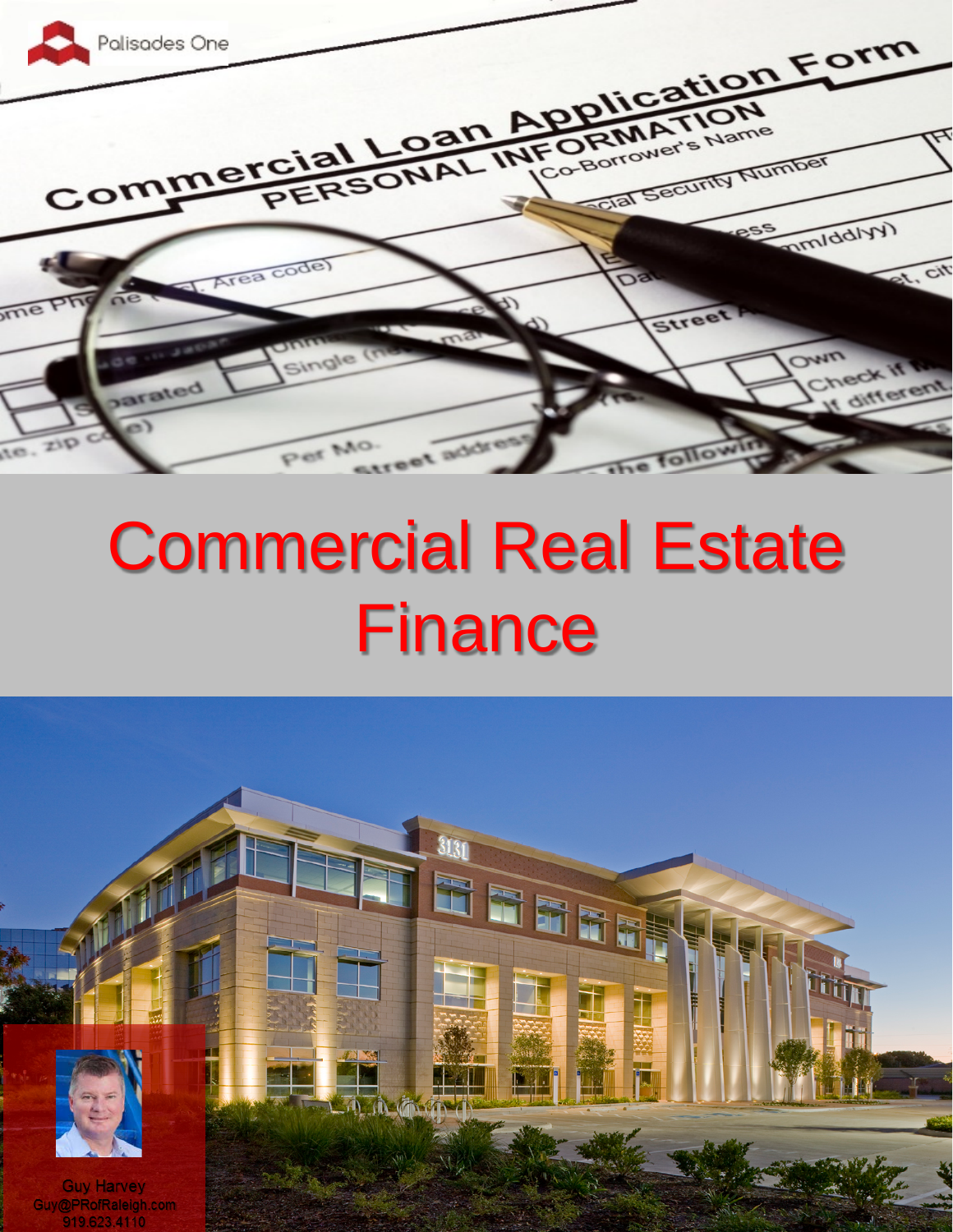

# **About the Author**



**GUY** 

**HARVEY** 

**) R X Q G H U D Q G RDEX-moQ pHrtner in RReger 3 D** Staubach's 1,600 employee firm, Guy led and managed the Raleigh-Durham operations. In 2007 Jones Lang LaSalle, the second largest global commercial real estate firm, acquired the company. Guy's career spans 24 years of expreience that has resulted in excess of \$800 million in transaction volume.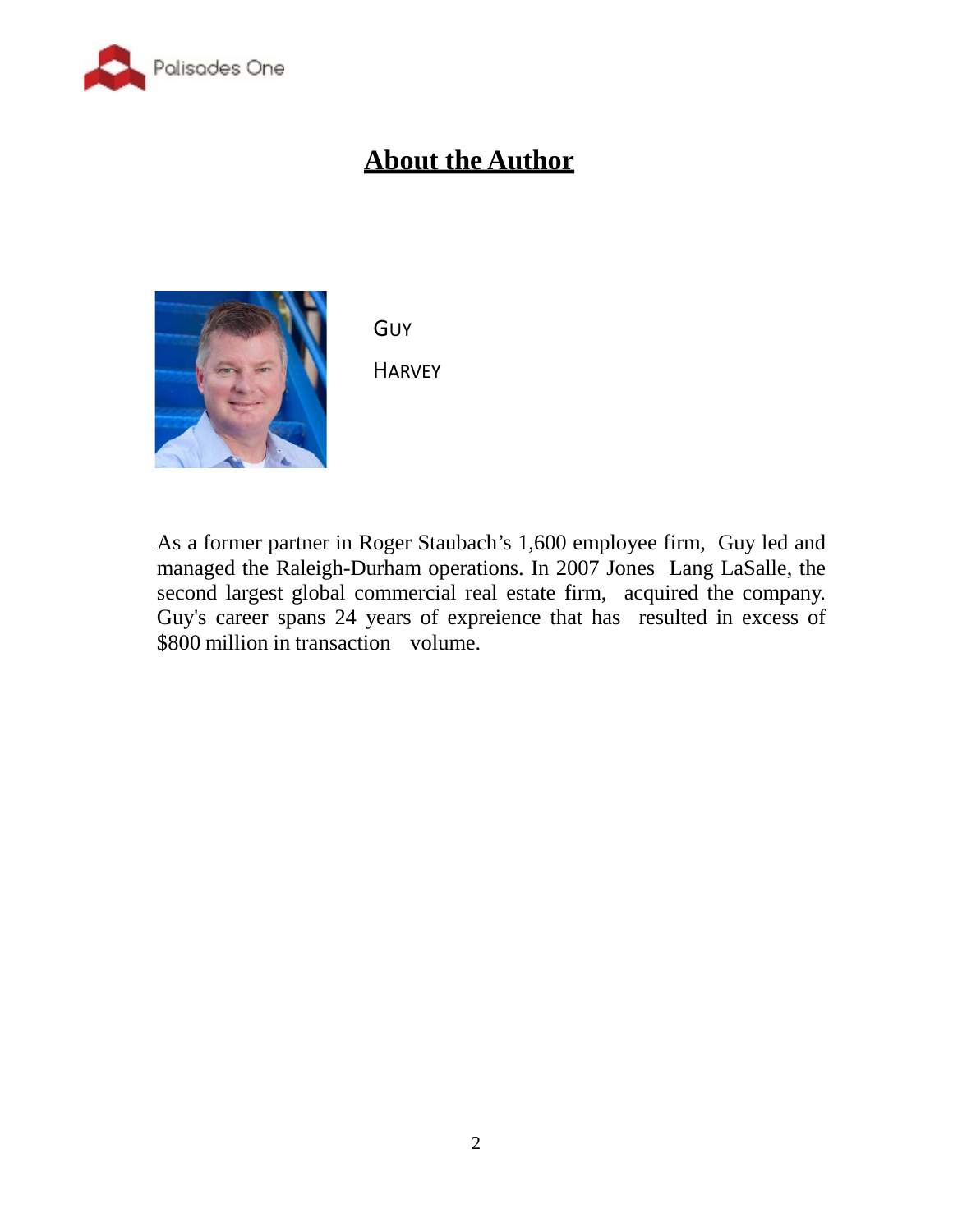

# **Commercial Real Estate Financing**

Most business owners do not realize that the financing to buy a building or space is actually easy to obtain. Yes, as a nation and within the banking industry we are in the midst of the lowest interest rates ever. The one loan that is most desirable to a bank is an owner occupied loan. Owner occupant lending is going on every day, and most banks are interested in these loans.

Owner occupant lending is considered one of the safest of all lending practices and typically is the most profitable loan for a bank. The reason that it is profitable is that owner occupant loans have a low default rate, and when these loans are made most banks will try to get the balance of your business accounts.

#### **The Two Most Common Types of Owner Occupant Loans**

If you are trying to get financing for your new building or space, there are two primary means to obtain financing.

- 1. A conventional bank loan: Many business owners just go to their bank and ask what amount of lending their banker thinks they and their business can afford. Your current banker will provide you guidance as to what he or she thinks you can afford. Generally speaking, a bank loan will require a down payment of 15% to 20% of your total costs for the building or commercial space and the necessary improvements and other costs.
- 2. A Small Business Administration (SBA) loan: This type of loan is offered by bankers as well as SBA lenders. The loan is quite simple, and it requires a participating bank. The down payment is only 10% and the balance of the money is provided 40% by the bank and 50% by the SBA, a division of the federal government.

We can help you get ready to pursue financing and regularly help our customers with this activity. By helping you identify all costs associated with your contemplated transaction, our help can minimize how much out- ofpocket expense you and your business may incur. We have financed over \$100,000,000 of transactions and are considered to be as competent regarding this subject as anyone you can find here in the Triangle. Most bankers know us and welcome our involvement.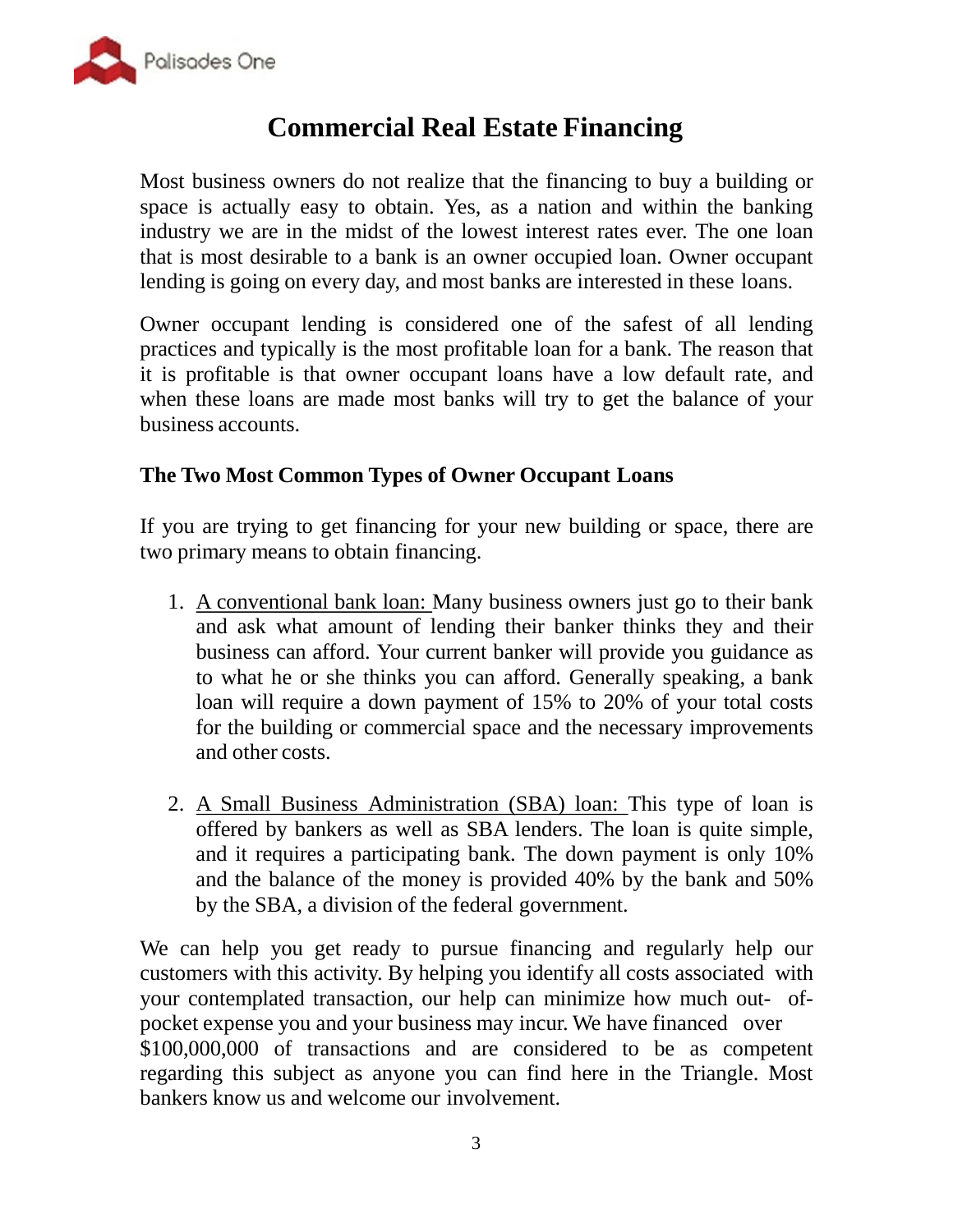

## **The Financial Information That Will Be Required by a Bank or an SBALender**

## **Personal and business financial information**

We are in a time period in which bankers are as thorough as ever before. We are also in the information age, so whatever information a banker asks for, you will need to provide it. Whether you are dealing with a banker you know well or you will be entertaining multiple banks, some of the information they will ask for is as follows:

#### **Minimum of three years' personal tax returns**

#### **Minimum of three years of your business's tax returns**

#### **Your personal financial statement**

Unless you want your wife to co-guarantee your loan, which we do not recommend, then your personal financial statement cannot have any joint assets.

#### **Liquidity verification**

Whatever liquid assets or stock accounts or retirement accounts you show on your personal financial statement will need to be verified. Typically the most recent copy of a statement for the given account will be adequate.

#### **Financial statements for your business**

- A minimum of three years' profit and loss statements
- A minimum of three years of balance sheets

#### **Business projections**

Your banker wants to know that your next year or several years look good. You will need to provide some sort of projections, and most likely you already have this information.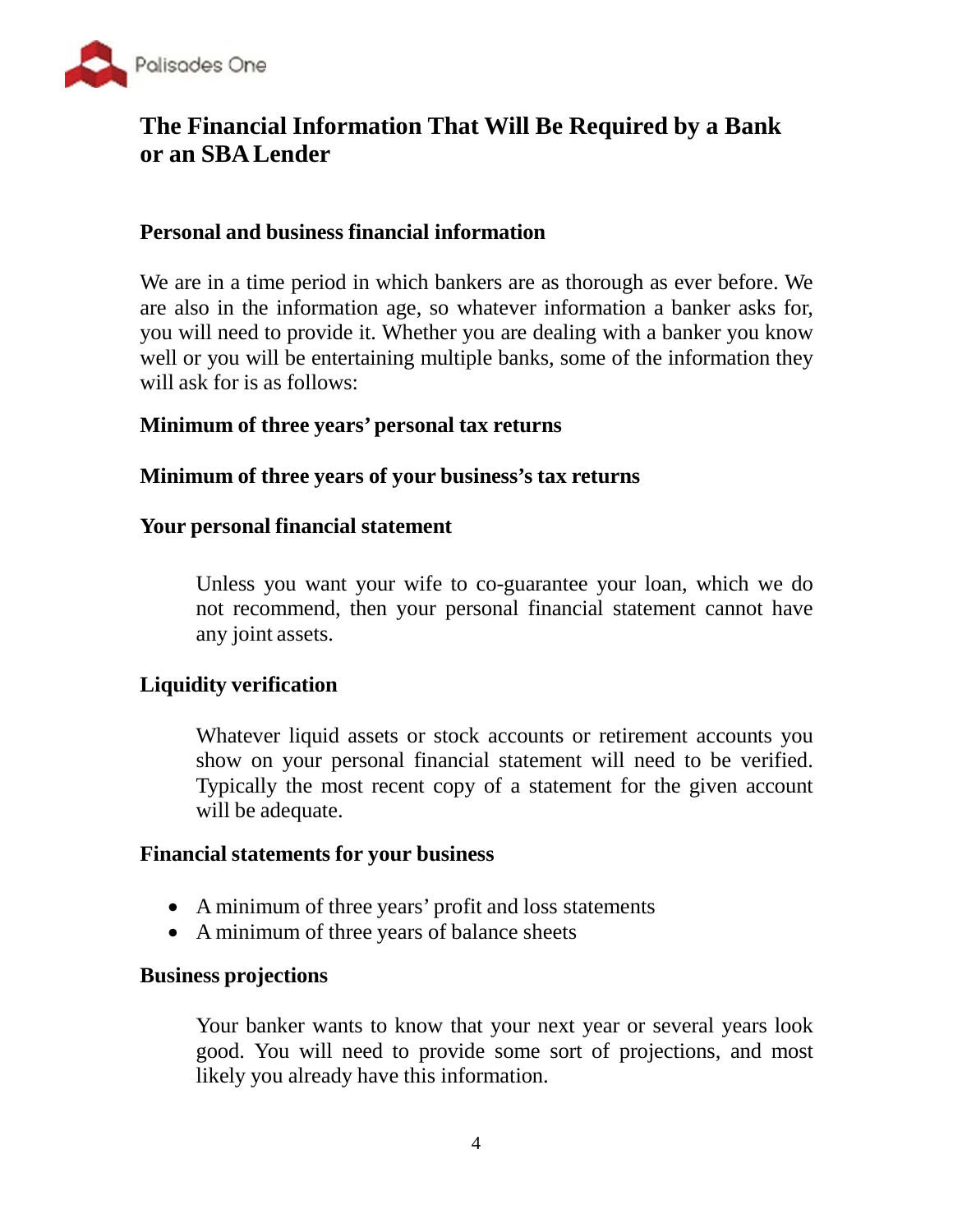

#### **Personal biography**

Sometimes a banker will ask for a narrative explaining your education and past work experience.

#### **A narrative of your business**

A page or two explaining what your business does, who or what industry your business serves, and how your business turns a profit, may be required.

#### **Contingent liabilities**

If you own other assets that have debt, the banker will ask for an asset by asset breakdown of each individual asset, its current value, and what the terms and conditions are of the debt that is collateralized by that particular asset.

Once all this information is provided, the banker is likely to ask for more information regarding any number of specific topics. Don't be surprised if this effort takes six to eight weeks. Banks are trying to be careful and want to make owner occupied loans, but they want to get to know you well to determine how much risk is involved in lending you money for your building or space. Your best bet is to start this process early.

#### **Information Required for the Real Estate Transaction**

Whether you are buying a building or a commercial condominium space, you need to recognize that the bank wants you to have all your information ready and your financial needs thoroughly addressed. If your bank decides to lend you money and produces a loan commitment, and then your costs exceed the loan amount, the banker would rather you pay those costs out of pocket than go back to the loan committee and address why the costs are higher than planned for your commercial real estate loan. If your down payment is 10% to 20% of the purchase and improvements, then for every dollar you miss you will be paying 80 to 90 cents on the dollar for those expenses out of pocket. It pays to be thorough, and it pays to have the right team of professionals helping you. The items and their associated costs should be as follows: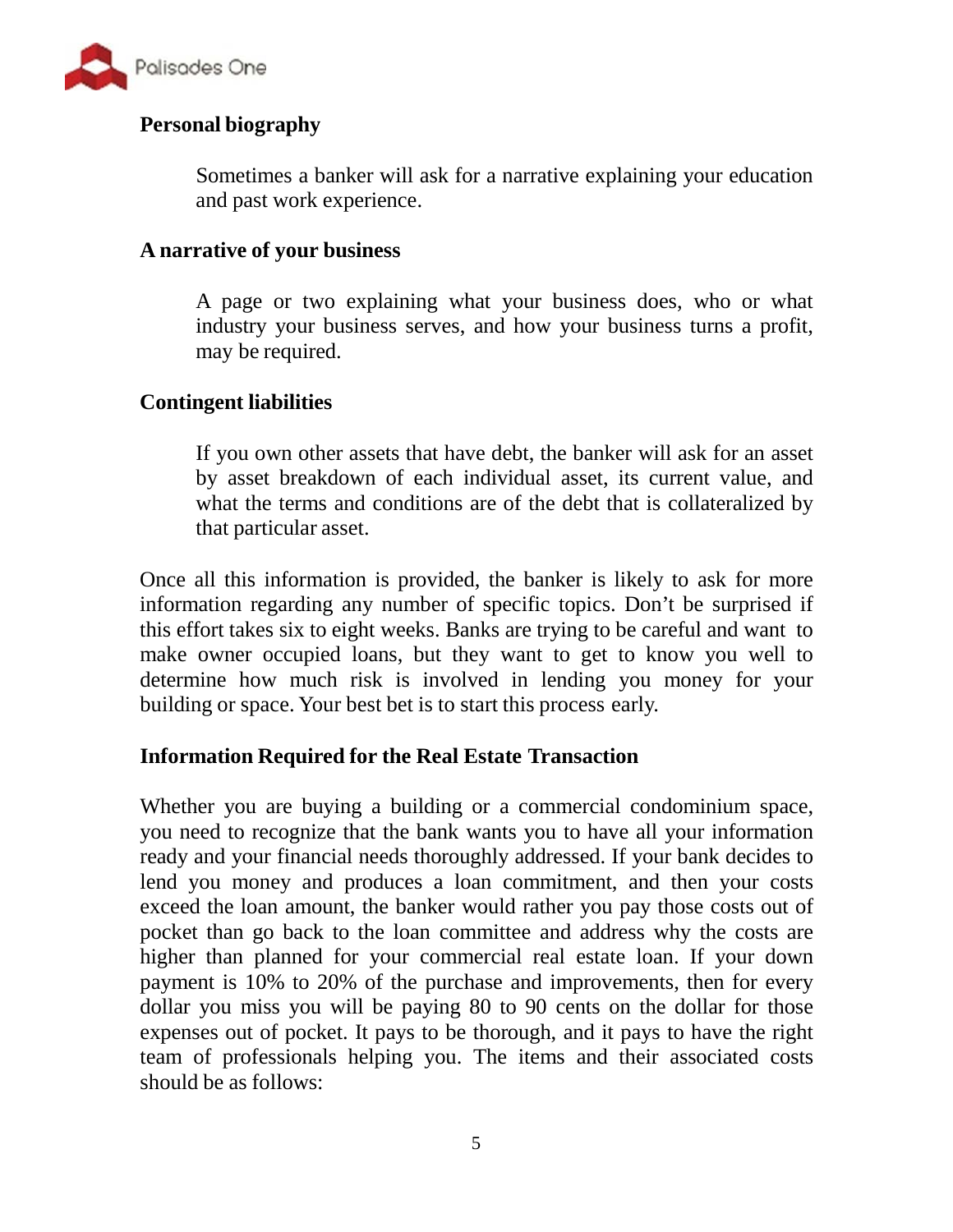

## **Purchase price**

## **Hard costs above the purchase price**

Hard costs refer to anything that is a physical addition, improvement or repair to the property that you are buying.

- Breakdown of costs for repairs
- Complete expense budget for building expansion
- Any costs associated with interior improvements and any costs that represent capital improvements

## **Soft costs**

You should ask your attorney for a comprehensive budget for all legal expenses associated with buying your building or space. Let your attorney know that it is important for you to have a comprehensive budget and that you want to stick to the budget. Ask if he or she foresees any items that will create costs to you for additional services. Some of your legal expenses and other soft costs will be as follows:

Legal expenses for setting up a separate LLC or ownership entity

Legal expenses for any condominium documents

Legal expenses for title search and any further title investigation

Legal expenses for deed preparation

Property taxes for partial year

Revenue stamps

Deed preparation

Origination fees charged by the bank or SBA lender for consummating the loan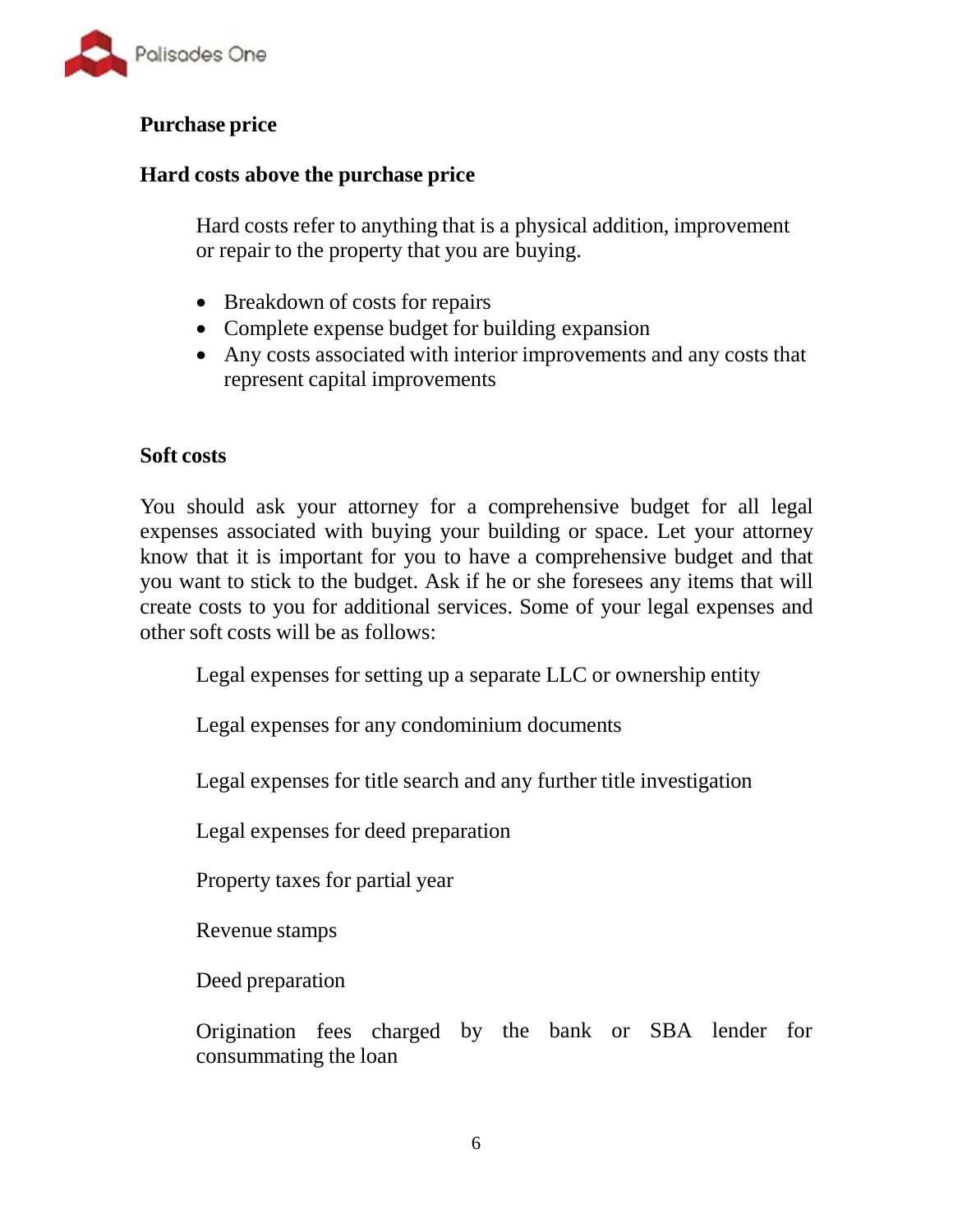

Environmental fees—your lender will likely ask for at least a Phase One audit of the property to ensure that there are no environmental problems. If any problems arise from the Phase One audit, your lender may require a Phase Two audit as well as ground water testing.

Inspection or material testing expenses

#### **Soft costs associated with preparing to obtain any permits**

If you will be making substantial improvements to your building or space, you will have expenses associated with those improvements. You will likely need architects and engineers to adequately prepare for any permits required by the governing municipalities and agencies.

#### **Architectural Fees**

These would be for any drawings needed to make improvements to the interior or exterior of the property.

#### **Engineering fees including but not limited to**

Mechanical engineering for your HVAC system

Plumbing engineering for any additions to the water or plumbing service within the building or property

Electrical engineering for any additions or changes made to the electrical system within the building or property

Engineering, design, or testing of the building or spaces sprinkler system

#### **Permitting expenses**

Depending on what improvements you are making to the subject property, you are likely going to need to get permits. These expenses vary in cost and scope depending on the extent of the improvements and the municipality that you are working within. You or your architects, engineers, or contractor needs to meet with the municipality and clearly identify what activities need permits and what the costs of those permits are.